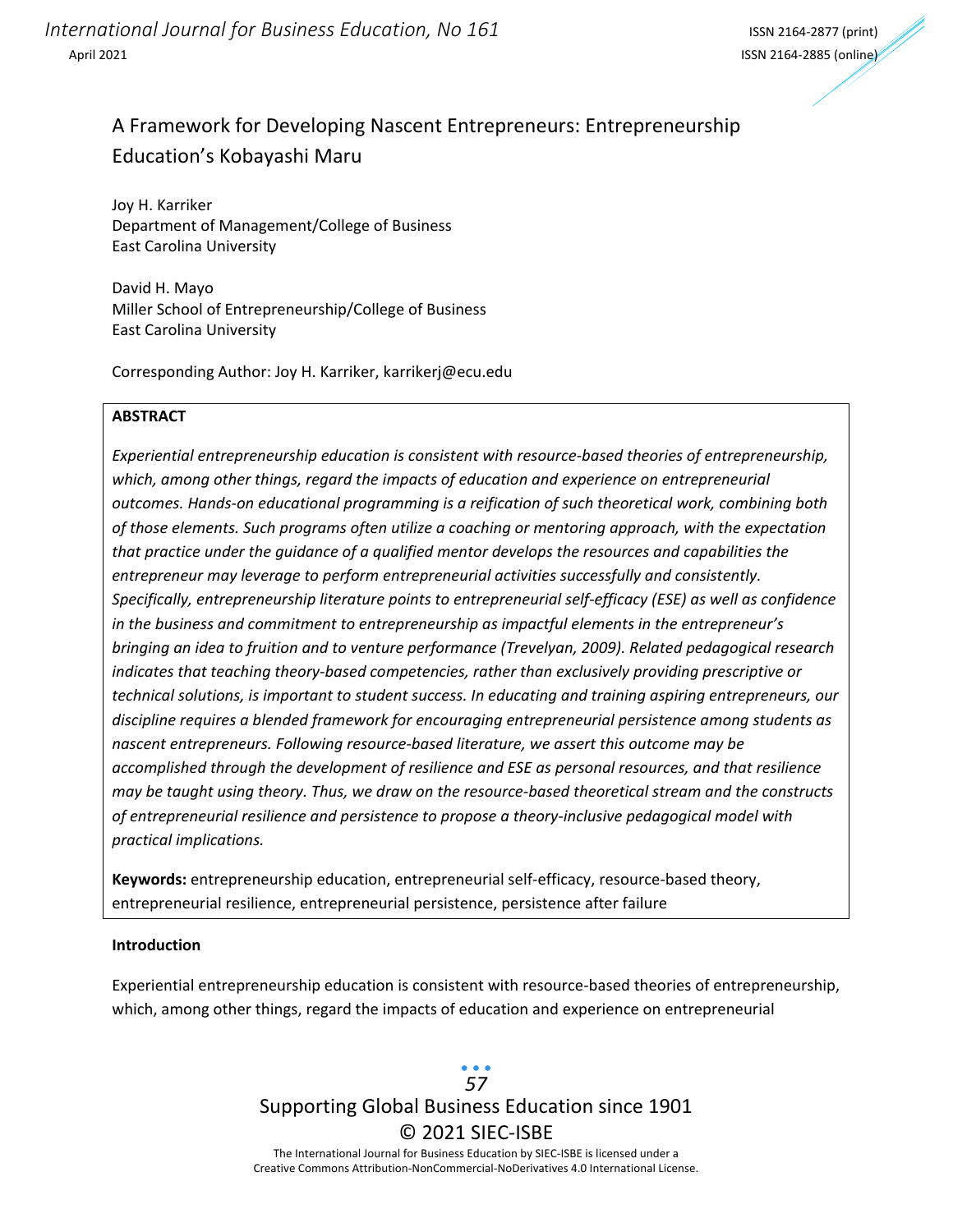outcomes. Hands-on educational programming is a reification of such theoretical work, combining both of those elements. Such programs often utilize a coaching or mentoring approach, with the expectation that practice under the guidance of a qualified mentor develops the resources and capabilities the entrepreneur may leverage to perform entrepreneurial activities successfully and consistently. Specifically, entrepreneurship literature points to entrepreneurial self-efficacy (ESE) as well as confidence in the business and commitment to entrepreneurship as impactful elements in the entrepreneur's bringing an idea to fruition and to venture performance (Trevelyan, 2009). Related pedagogical research indicates that teaching theory-based competencies, rather than exclusively providing prescriptive or technical solutions, is important to student success. In educating and training aspiring entrepreneurs, our discipline requires a blended framework for encouraging entrepreneurial persistence among students as nascent entrepreneurs. Following resource-based literature, we assert this outcome may be accomplished through the development of resilience and ESE as personal resources, and that resilience may be taught using theory. Thus, we draw on the resource-based theoretical stream and the constructs of entrepreneurial resilience and persistence to propose a theoryinclusive pedagogical model with practical implications.

#### **Rationale from Teaching**

The impetus for this inquiry stems from the results of a current teaching tool, in which a nearly nonexistent level of venture launch among unsuccessful first-round participants points to the need for an improved framework that will increase student persistence with an entrepreneurial endeavor. This program, implemented in a large public university in the southeastern United States, is a multi-round pitch competition and development program for [nascent] student entrepreneurs (see Figure 1). The pitch competition features more than \$100,000 in cash and in-kind awards, as well as workshops, mentoring, and consulting to accelerate growth. It does not include theory explication. The first round of the program includes four to six development workshops and three information sessions; sessions cover topics related to entrepreneurial development and success in the first round of the competition such as creating an elevator pitch, brand development, innovation, and tips from previous winners. Individualized coaching is available on request. The first round of the competition is an open-air trade show with three ways to advance to the second round. Judges select approximately 40% of the finalists, public vote selects approximately 40% of the finalists, and the faculty from the entrepreneurship school select approximately 20% of the finalists. \$2,000 is awarded to participants based on percentage of the public vote.

The second round of the competition is a mentor placement round. Five consultants select teams with whom to work though the final round. Teams are supported leading up to the second round with additional practical workshops, mentoring, and volunteer legal consulting. \$350 is awarded to winners of the second round as seed money. Individualized consulting with the mentors continues until the final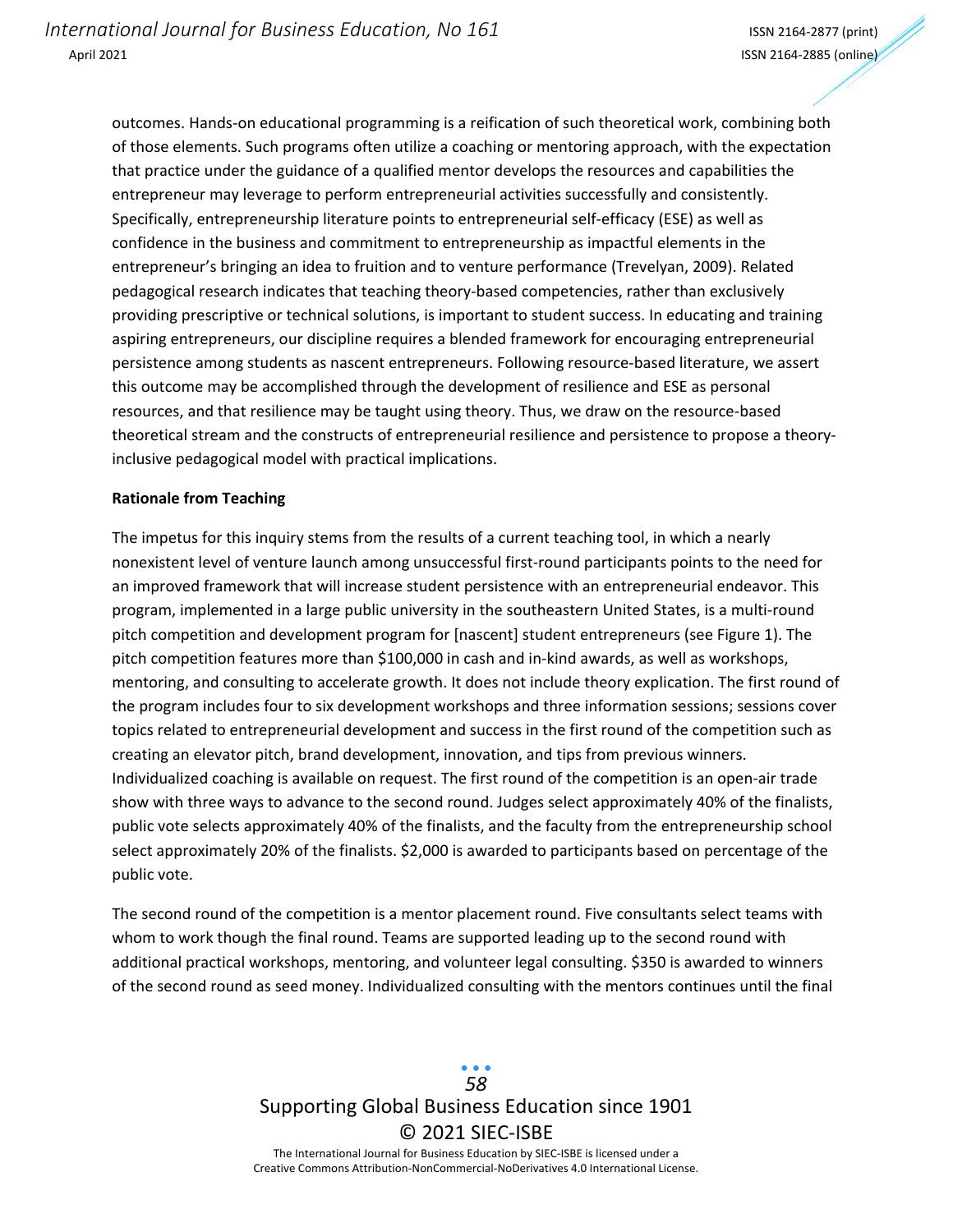round when \$31,000 of cash is awarded to winners, in addition to professional services valued at \$68,000.



The program may be considered successful overall, as it attracts 300-500 students annually from every college on campus and representing more than 50 majors. Such participation supports the stated goals of engaging a diverse campus community in startup activities, teaching students how to be entrepreneurial, and developing promising startups to launch. In 2019, approximately 3,000 votes were cast to advance teams to the second round. Based on program data tracking and personal contact, instructors note teams that move to the final round of the competition have a 90% chance of starting their businesses. Of 20 finalists over the duration of the program, 18 are still in business currently. The competition has been effective at launching and helping sustain new ventures in the final rounds. Typically, however, only first round finalists continue participating into the second round, and only rarely do instructors see first-round 'drop-outs' returning to compete in a subsequent program. Thus, most students who do not advance from the first round do not persist, do not launch a venture, and do not become involved in other entrepreneurial programming; thus, they are "lost" to the world of entrepreneurship at least for the foreseeable future. Potential explanations for this abandonment include:

- Students may be motivated to enter primarily for the prize money, such that, once the prize money is not attainable (failure to advance), the student abandons the venture.
- Students do not believe that their idea has enough merit to pursue based off public and judges' feedback.
- They may not avail themselves of resources provided to help their venture despite failure to advance.
- Sense of failure may cause them to abandon the idea.
- Students may have had a negative experience in the program and accompanying low entrepreneurial self-esteem.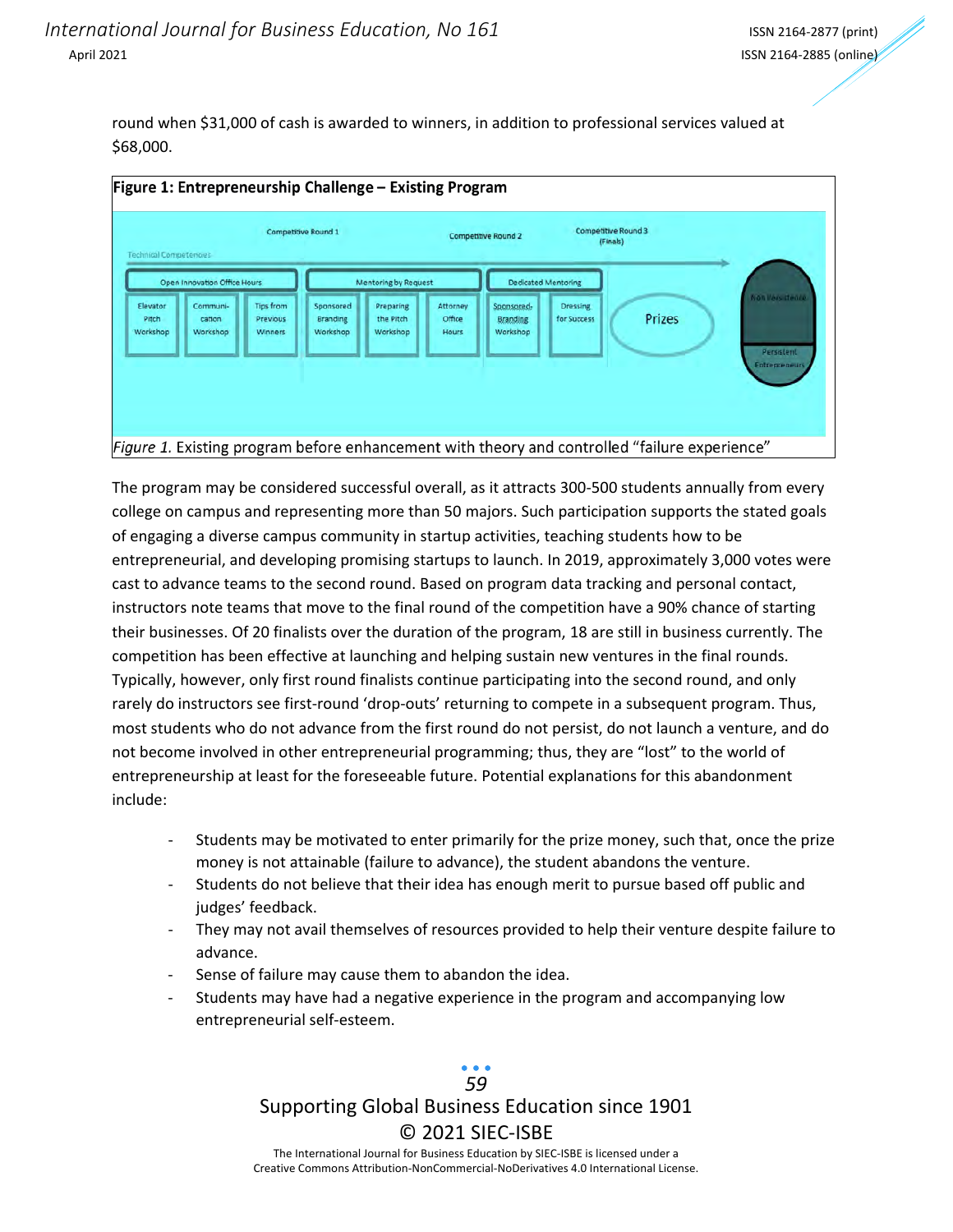- The program's impact may be negligible, such that the finalists would have persisted with or without it.

Despite the success of students who do persist and the temptation for program instructors to pat themselves on the back for a job well done, instructors are concerned with the nearly 100% "dropout rate" of students who do not advance from round one to round two. All students have self-selected as nascent entrepreneurs for this opportunity. However, other than this self-selection, the students in the program have no prevailing common characteristics, including demographics beyond being college students, psychological or personality traits, minimum GPA threshold, etc. That is, with nearly all "failed" round one participants making up our population of interest, the only mutual theme is the program itself. Moreover, the students who do persist also have only the program in common and no known systematic individual differences from those who drop out. This fact has led the instructors to question the program's effectiveness and how it may be improved. Further, as its current iteration is generally quite successful considering the outcomes for students who do persist, a revised program's impact on the likely dropouts may be helpful for other applied entrepreneurship instruction.

Although instructors state that most of the students who do not advance to the later rounds simply "disappear" and do not give explanations for their attrition, they were able to provide examples from the program that elucidate their concerns.

In their observations of students who did not advance from round one to round two, instructors could cite only one example of persistence. This student entered the program, did not advance from round one, but did enter other accelerators. He is reportedly working on three new ventures. Other nonadvancing student anecdotes included:

- one who noted "other commitments" as her reason for not persisting, but who instructors assessed lack entrepreneurial self-efficacy related to the fact her idea was not validated in the early round of the competition;

- several who did not wish to advance because they did not think their ideas were good enough for commercial success, but who also were not even interested in new ideas;

- one who stated he needed more business knowledge and decided to get another degree, and who lacked confidence in his abilities and self-efficacy.

The other examples consisted of persistent students and included those who progressed in the competition:

- One high-placing student launched a venture. Even though it did not scale, this individual did switch to another project.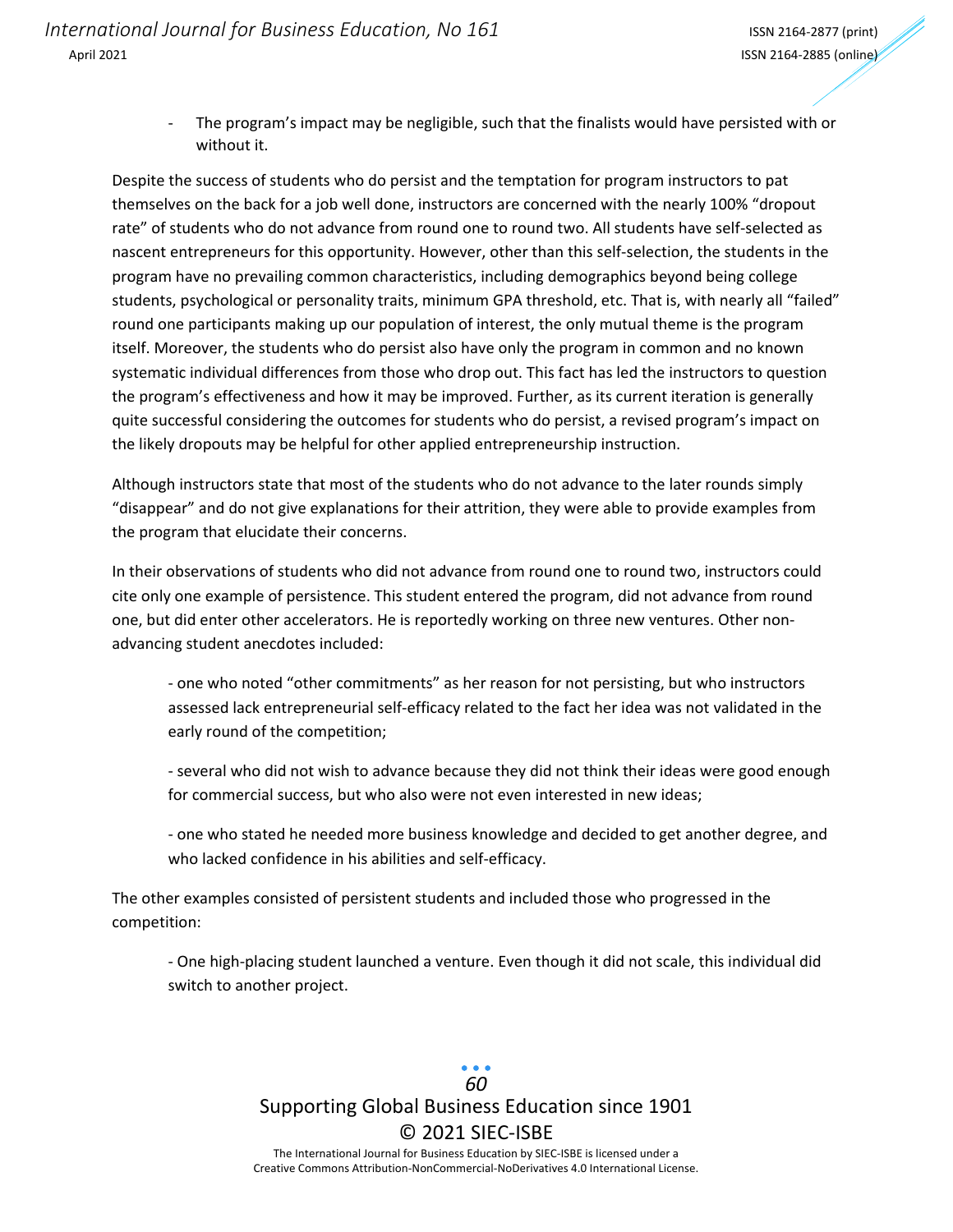- One student advanced to the finals, entering in multiple categories. This person did not win the overall event, but persisted to work on at least five ventures, eventually finding success.

- Another student created and launched a *beta* of an app but thought he did not have enough resources to push forward after failing to advance to the final round. Instructors observed his lack of educationally derived resources as contributing to the student's lack of self-efficacy.

This anecdotal evidence is consistent with, and may help apply, literature calling for improvements in the educational paradigm. Specifically, Tae, Qian, Miao, and Fiet's (2014) findings have implications for the current program's results (or, in the case of the non-progressing students, lack thereof). They note that, when pre- and post-education entrepreneurial intentions are considered, entrepreneurial education has *no significant impact* on entrepreneurial intentions. This is quite a startling and disturbing statistic for educators, not to mention administrators and donors! Accordingly, Tae, et al. (2014) state that entrepreneurial education needs to be improved and much more targeted than what exists in the current paradigm. Following them, we assert entrepreneurial education must become something more holistic than training students how to "do" entrepreneurship; rather, it must develop them to "be" entrepreneurs. In the current focal program, the students gain practical tools via the mentoring available in the second and final rounds; what is lacking is early direction in personal resource development.

Thus, we turn to pedagogical theory for insight as to how to revise the program to be more effective for these first-round dropouts as well as not detrimental to those who do progress. Fiet (2000; 2000a) follows Kuhn (1970) in asserting that good entrepreneurial pedagogy must include the teaching of theory. They suggest, in fact, that theory is the most *practical* thing to teach. By itself, prescriptive ("how to") teaching is too restrictive because it does not impart generalizable knowledge in a fast-changing environment, nor can it possibly be applicable in all contexts (Schmutzler, Andonova, & Diaz-Serrano, 2019). Likewise, using examples of exceptional entrepreneurs is not effective teaching because students may perceive highly successful entrepreneurs' achievements as unattainable. We also note the idea from diversity research that perceived similarity with role models impacts minority individuals' academic choices (Allen & Collisson, 2020); and we infer that the likelihood of any exemplar's relatability to all students is quite low. On the other hand, using examples of "average" entrepreneurs lacks specificity; and "rules of thumb" often lead to mediocre results. Additionally, suggesting that students follow the practices of failed entrepreneurs is not logical (Fiet, 2000). Clearly, the "how to" and exemplar approaches are insufficient, pointing to the need for a more holistic design.

Teaching theory addresses patterns and processes that allow for contextually appropriate entrepreneurial flexibility (Fiet, 2000). That is, understanding theoretical patterns and processes may prove quite useful in assorted and unforeseen circumstances. Theory may also be applicable to individuals from various backgrounds, situations, and ethnicities. Moreover, internalizing theory is part of a nascent entrepreneur's development in making him or her both adept and adaptable; this is an

### Supporting Global Business Education since 1901 © 2021 SIEC-ISBE *61*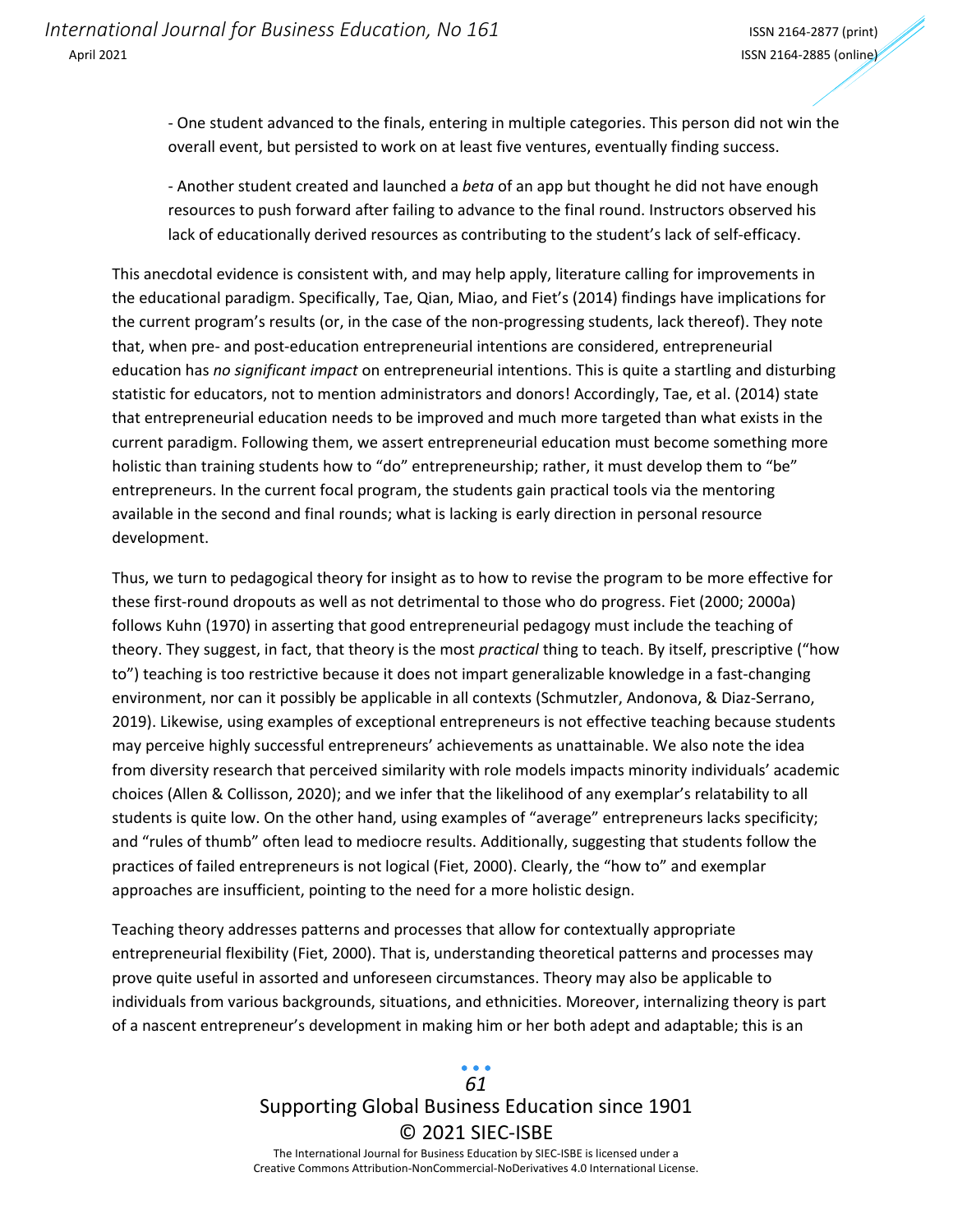important outcome because of the constantly changing external environment and its consistency with resource-based scholarship. Thus, we assert that augmenting such a program with theory is vital to its improvement. We follow Tae, et al. (2014) to contend that the experiential context provides an effective way both to implement theory and to test its effectiveness, particularly regarding persistence as opposed to mere intention. The next consideration, then, regards which entrepreneurship theory would likely have the most positive effect on students and, thus, should be included in educational programs.

#### **Human Capital Theory and Antecedents of Entrepreneurial Persistence**

Resource-based theories of entrepreneurship pertain to the individual entrepreneur's access to financial, social, and human resources (Kwabena & Simpeh, 2011). Within this theoretical stream, human capital theory (Becker, 1975) relates specifically to an individual's resources as derived from education and experience. Since the applied instructional program's goal is for students to persist to venture launch, developing persistence as a personal resource is important. Research on entrepreneurial persistence is, indeed, consistent with human capital theory, highlighting the applicability of human capital theory to the program's objectives. Thus, we assert the program's framework should be geared to developing student entrepreneurial persistence via the addition of related theory.

One highly researched and supported antecedent of entrepreneurial persistence is self-efficacy (Brandstatter, 2011; Cardon & Kirk, 2015; Markman, Balin, & Baron, 2002). Consistent with this pattern, St-Jean and Mathieu (2015) inform our efforts as they suggest a direct relationship between ESE and intention to stay in the profession (persistence). Mentoring, while an important influence, has only an indirect impact, leading to persistence *through* ESE. Relatedly, in their entrepreneurship context for growth mindset intervention, Burnette, Pollack, Forsyth, Hoyt, Babij, Thomas, and Coy (2019) suggest that future research should focus on antecedents of entrepreneurial self-efficacy, and we echo this call as it applies to pedagogy.

Sutcliffe and Vogus (2003) and Youssef and Luthans (2007) offer resilience as another important antecedent of persistence. They find that the resilient individual is strengthened through adversity and demonstrates heightened resourcefulness and adaptability. Chadwick and Raver (2020) adopt the psychological conceptualization of resilience, which they suggest "…is an essential personal resource that entrepreneurs can leverage to better interpret and respond to their stressful start-up context" (p. 235). They found that the positive emotions associated with resilience led to view adverse circumstances as challenge situations through which they could continue to function as entrepreneurs. We follow this scholarship to propose that developed resilience can improve entrepreneurial persistence for nascent entrepreneurs. That is, even though a venture may be altered or abandoned, the resilient individual will persist with entrepreneurial activities.

Chadwick and Raver (2020) also differentiate the impacts of self-efficacy and resilience on nascent entrepreneurs' business survival, finding psychological resilience to be uniquely beneficial above and beyond ESE. Thus, we approach the development of our educational frame with a mentoring context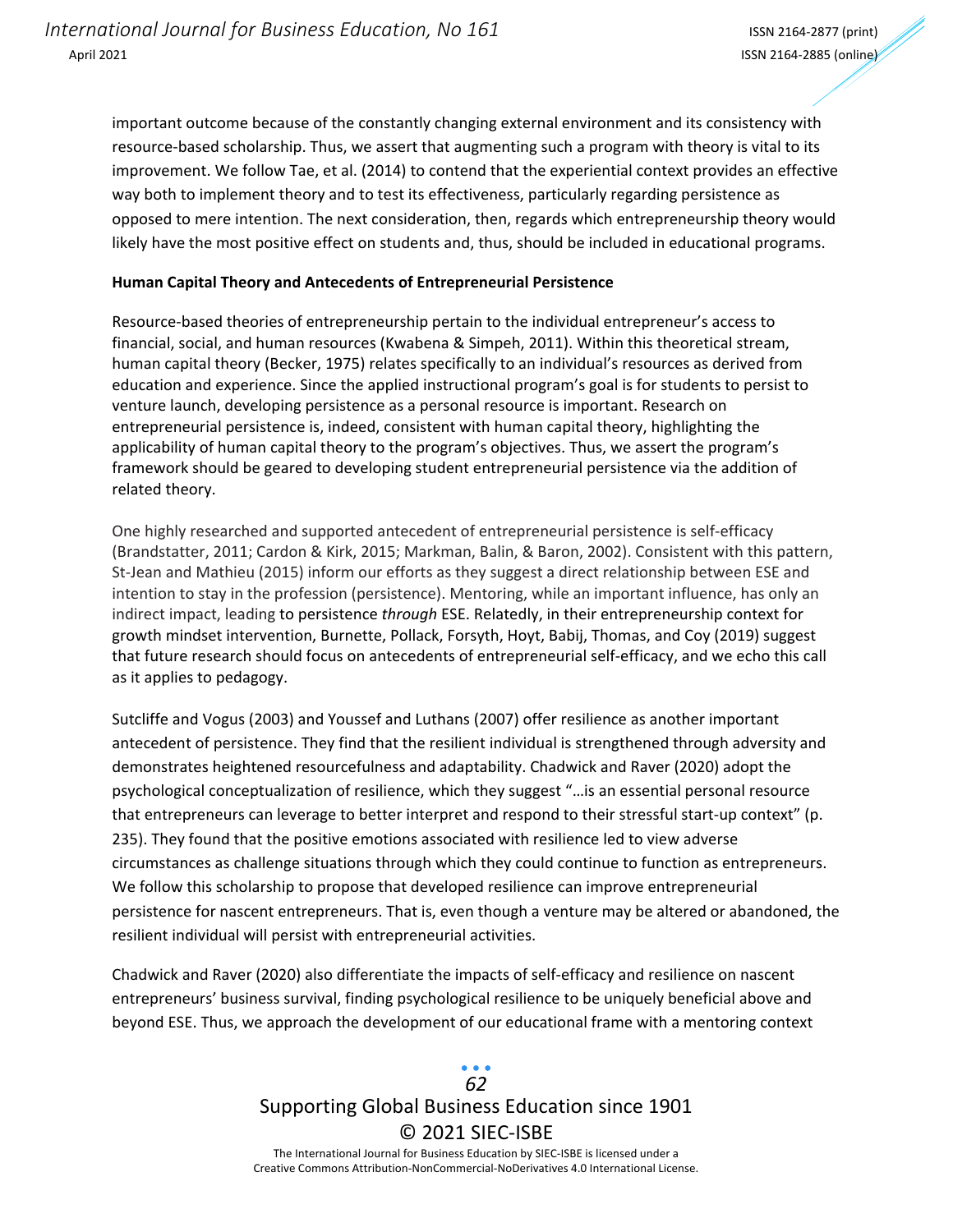that we propose will have a strong influence on both ESE and resilience, resulting in a combined positive effect on persistence. In this effort, we offer a mechanism intended to enhance the impact of mentoring on ESE and resilience, and that we assert will increase student persistence. Figure 2 represents our theoretical model in support of the new framework.

*P1:* Teaching human capital theory will have differential, positive impacts on students' entrepreneurial persistence through the mechanisms of entrepreneurial self-efficacy and resilience.



moderating role of an experience of failure on the relationships between different kinds of mentoring and entrepreneurial self-esteem, resilience, and persistence.

#### **The Kobayashi Maru of Entrepreneurship**

The question then becomes: How can instructors develop entrepreneurial self-efficacy and resilience in students as nascent entrepreneurs? Corner et al. (2017) suggest both ESE and resilience should be taught via theory. Further, their recommendations are consistent with Yamakawa et al. (2015), who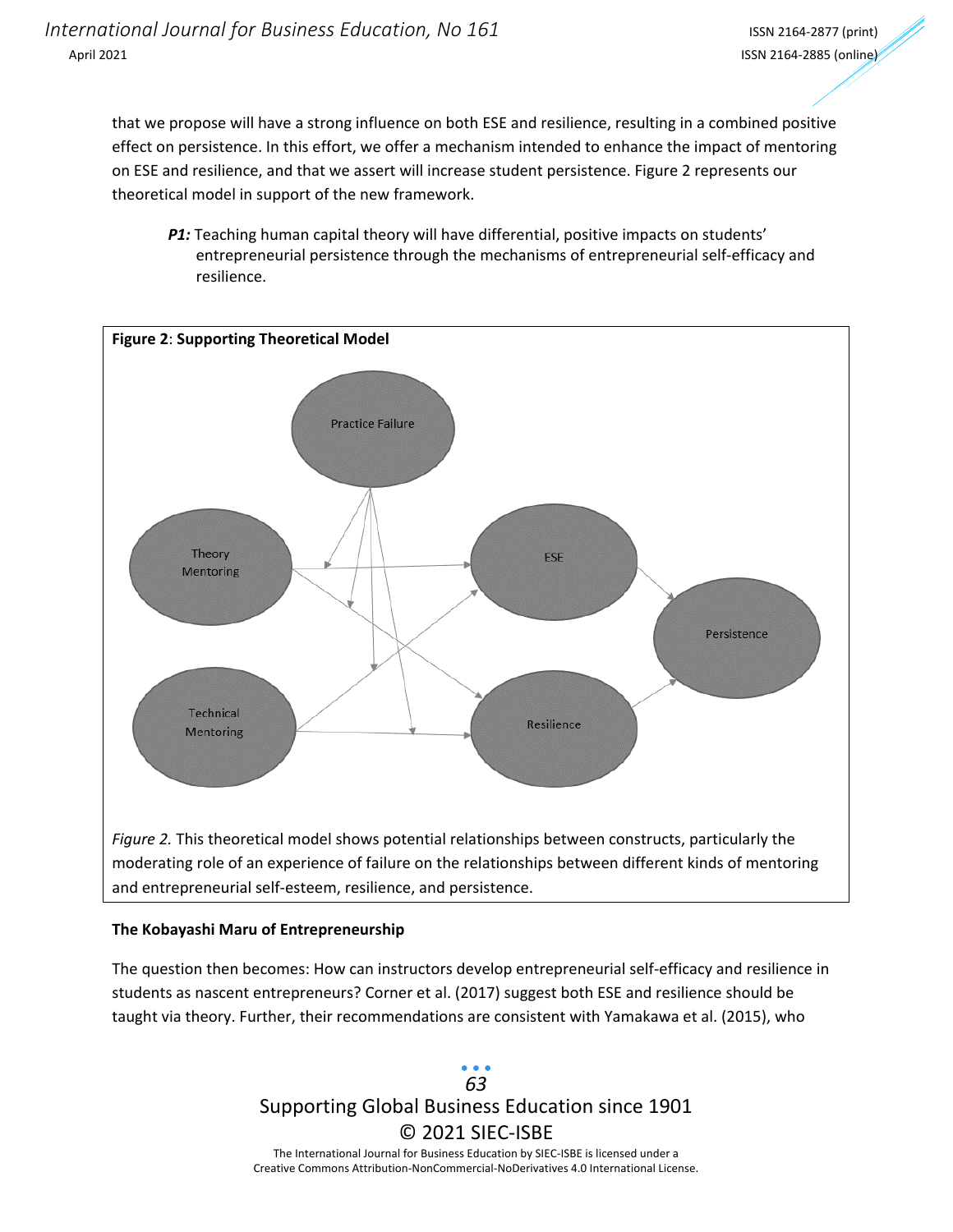assert the importance of a context of failure to avoid a fixation with success and an anti-failure bias. Educators need to teach theory and intentionally set up failure, not for project/venture recovery, but for the phenomenon of post-failure functioning (Corner, et al., 2017). We infer that the experience of failure and post-failure functioning builds ESE and resilience that would lead to persistence. In the case of the focal program, we assert that the context of an intentionally impossible situation will enhance the impact of human capital theory on ESE and resilience. From popular culture, *Star Trek's* (Sallin et al., 2009) Star Fleet Academy officer training program included a no-win scenario, the Kobayashi Maru, which the faculty deemed essential to the cadets' leadership development. Here, the experience of failure followed by continued functioning as a leader instilled these cadets with a sense of resilience and self-efficacy.

While we would expect the elements of an educational environment to be relatively safe and supportive, this approach may not be ideally developmental. Students must learn that having a failed venture does not make someone a failure. Rather, it may just make that individual an entrepreneur! This is true in two ways: 1. They are in good company; failure is the one of the most common things entrepreneurs share. In this sense, failure is simply an indicator that one is participating in entrepreneurial activities. 2. Successful entrepreneurs are those who have learned through trying and failing and have continued to perform entrepreneurial actions. Failure is the crucible in which entrepreneurs are developed, and the experiences of failure and functioning beyond failure can make an individual into a resilient and persistent entrepreneur.

*P2:* The effectiveness of teaching human capital theory will be enhanced through the experience of a no-win scenario and post-failure functioning.

#### **Instructional Model**

Using human capital theory and our related proposals, we base our planned instructional framework (see Figure 3) on research regarding persistence through venture failure. Further, we concur with Corner, et al. (2015), who question the prudence of teaching students to attempt to *recover* a failing venture. Such an effort may involve extensive resource depletion in a situation that does not warrant further investment of time or treasure; it may also result in a nascent entrepreneur's withdrawal from the discipline. Instead, we follow these scholars in suggesting the importance of students' learning how to *function* after a venture has been rightfully abandoned. We, thus, suggest augmenting the technical components of the current program with an applied theoretical lesson, an experience of [intentionally planned] failure, followed by an applied debrief of the experience and potential functional trajectories. The instructors' implementing a no-win scenario will contextualize both this theory teaching and the subsequent workshops and competitive rounds.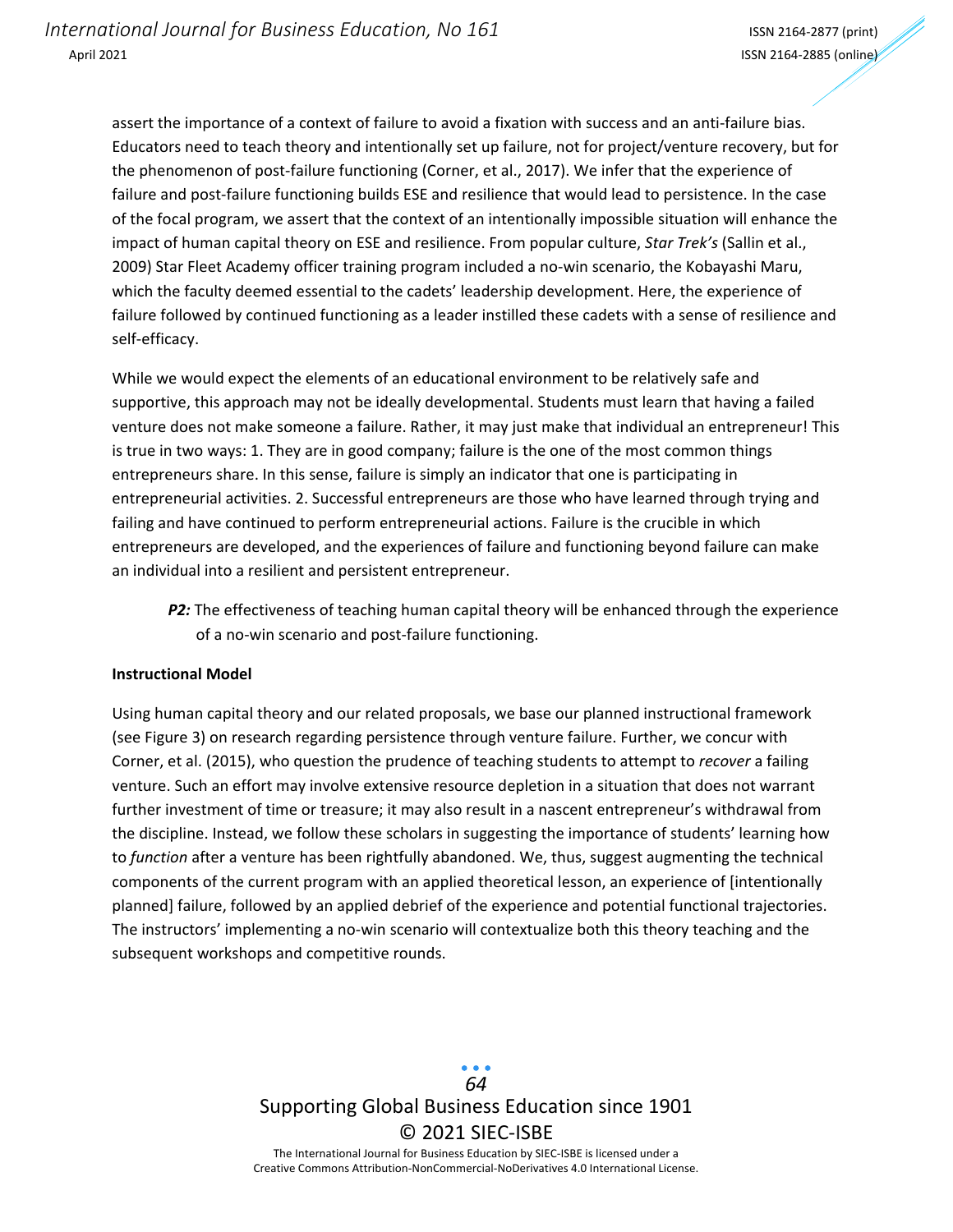#### **Figure 3: Proposed Framework** Competitive Round 3 Competitive Round 1 Competitive Round 2 (Finals) Onen Innova on Office Hour **Mentoring by Request Dedicated Ment Attorney** Teaching Elevato Com **Tips from** Preparing iponsored Dressing the Pitch Prizes Failure Pitch Previous Branding Office Branding for Success **Winners** Theory Worksho Workshop Workshop Workshor Workshop Figure 3. Theory regarding failure and persistence is presented in the content of a "failure experience" at the beginning of the program.

#### **Implementation and Evidence of Module Effectiveness**

Instructors implemented a new module in the focal program. Preliminary results indicate the workshop is effective in enhancing ESE as a mechanism toward developing longer-term entrepreneurial persistence. The Appendix provides selected PowerPoint slides from the workshop, in which the no-win scenario in this instance was a virtual escape room experience intentionally designed to prevent success. Following this simulated experience of failure, instructors presented video related to the Kobayashi Maru and discussed several alternative responses to the no-win scenario. Using theory, they related these alternatives to possible responses to a failed or failing venture and suggested the pragmatic approach is functioning after failure and persisting to launching a venture. The instructors then debriefed the escape room experience and shared personal examples of entrepreneurial failure and post-failure functioning. They used this interaction to provide descriptions of the various ways that success in the competitive program and entrepreneurial success may emerge.

As part of a program teaching effectiveness review, students were asked to describe the impact the content of this theory-based workshop had on several elements of their confidence as an entrepreneur and on their intention to launch a venture, either during or outside of the competitive program. Instructors used rating and discussion prompts following Zhao, Seibert, and Hills' (2005) work including development of a measure of entrepreneurial self-efficacy based on specific entrepreneurial tasks. Additionally, they asked students to reflect on their attitudes toward failure and post-failure functioning (resilience), as well their overall intention to launch a venture.

Regarding "the impact of this session's content on your confidence that you can identify new business opportunities successfully," student narrative responses included:

- *It reinforces the concept of learning from failures.*
- *Reinforcing that failure is not final but an intermediate step on the success journey.*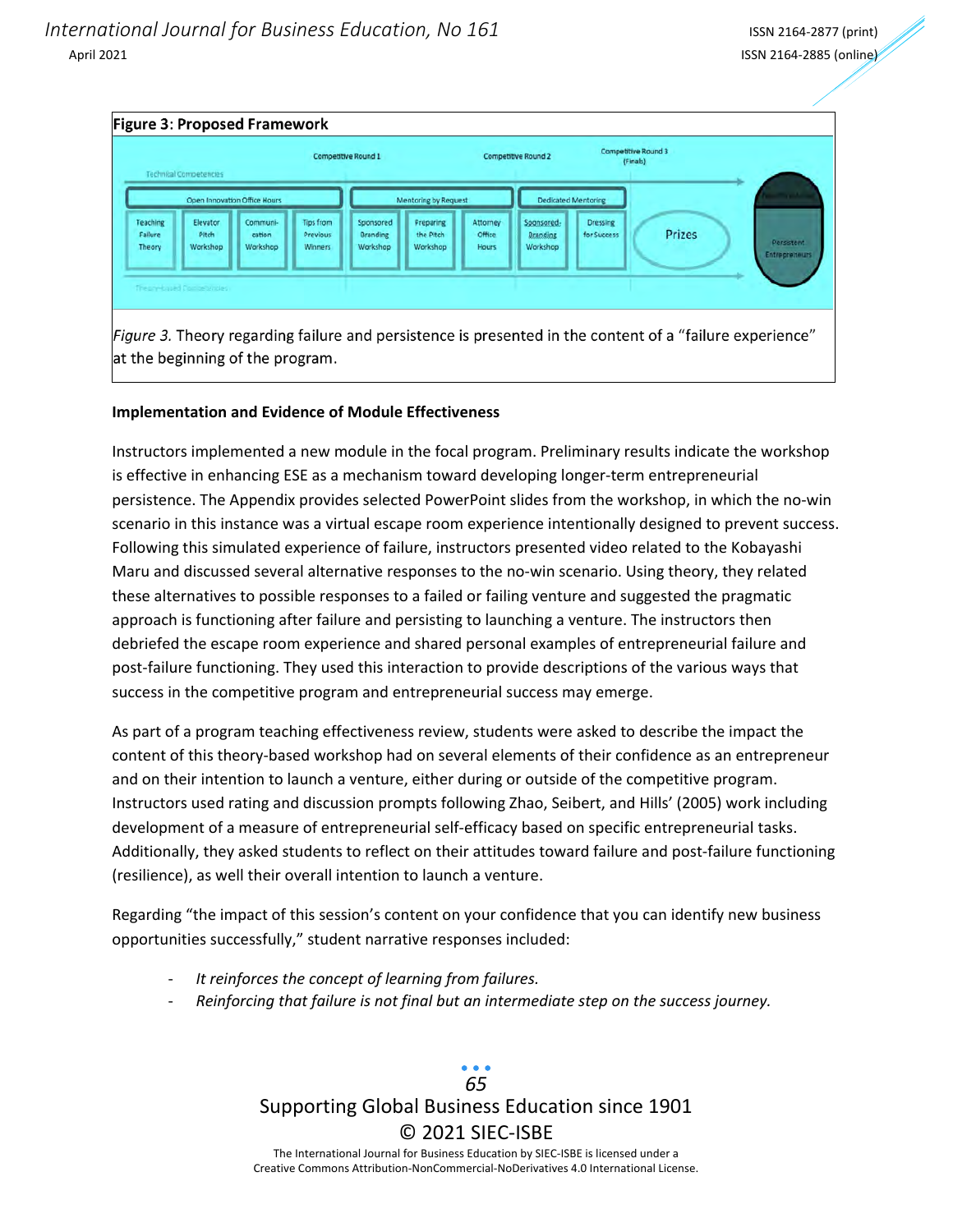Student narrative responses about "the impact of this session's content on your confidence that you can create new products," included the student comment:

#### - *I found this resourceful and I'm excited for the upcoming competition.*

Students were also asked to provide feedback to instructors on the session's contents in several aspects related to their entrepreneurial self-esteem and resilience. Instructors used a 5-item Likert scale to assess these responses out of a possible 5.0, with 5 = *extremely impactful* and 1 = *not at all impactful*. Table 1 displays the mean, mode, and standard deviation for the student responses. Generally, the feedback was quite positive, with "extremely impactful," and "very impactful" the most common responses to each of the evaluative prompts. Instructors interpret this feedback as an encouraging indicator of the viability and potential helpfulness of the improved framework, proposing its replication and related refinement in future programs.

\_\_\_\_\_\_\_\_\_\_\_\_\_\_\_\_\_\_\_\_\_\_\_\_\_\_\_\_\_\_\_\_\_\_\_\_\_\_\_\_\_\_\_\_\_\_\_\_\_\_\_\_\_\_\_\_\_\_\_\_\_\_\_\_\_\_\_\_\_\_\_\_\_\_\_\_\_\_\_\_\_\_\_\_\_

#### Table 1. *Student Feedback*

| <b>Feedback Question</b>                                                                                                      | Impact Rating out of 5.0 on 5-<br>item Likert scale; extremely<br>impactful = 5, not impactful at all<br>$= 1$ |      |           |
|-------------------------------------------------------------------------------------------------------------------------------|----------------------------------------------------------------------------------------------------------------|------|-----------|
|                                                                                                                               | Mean                                                                                                           | Mode | <b>SD</b> |
| How would you rate this session's impact on your confidence that you can<br>identify new business opportunities successfully? | 4.2                                                                                                            | 5    | .75       |
| How would you rate this session's impact on your confidence that you can<br>create new products?                              | 4.2                                                                                                            | 5    | .75       |
| How would you rate this session's impact on your confidence that you can<br>think creatively?                                 | 4.4                                                                                                            | 4    | .49       |
| How would you rate this session's impact on your confidence that you can<br>commercialize an idea or new development?         | 4.5                                                                                                            | 5    | .50       |
| How would you rate this session's impact on your confidence that you can<br>function after venture failure?                   | 4.25                                                                                                           | 5    | .83       |
| How would you rate this session's impact on your intention to launch a<br>venture in the near future?                         | 4.33                                                                                                           | 4    | .47       |

Supporting Global Business Education since 1901 © 2021 SIEC-ISBE *66*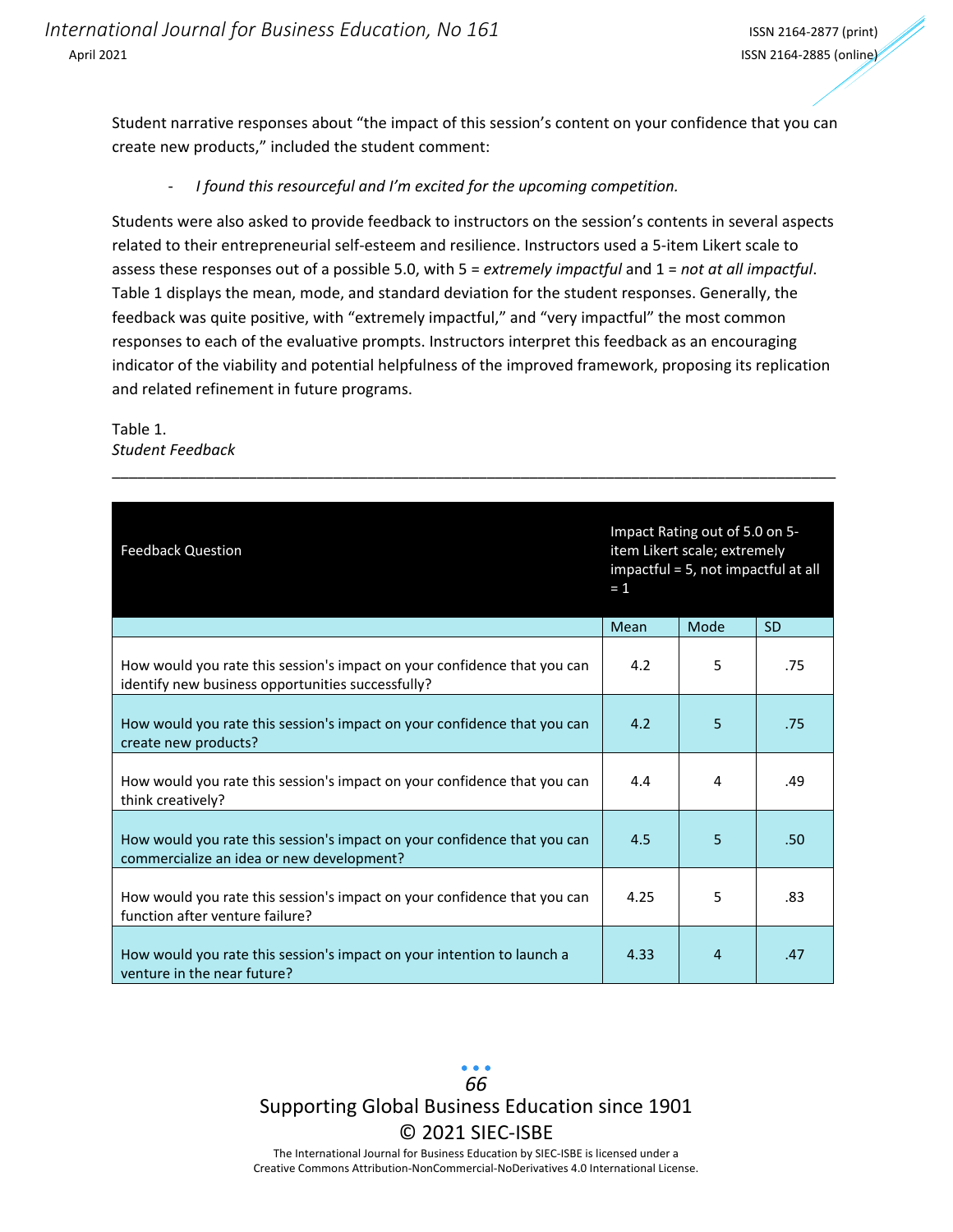#### **Limitations**

The implementation of the new, theory-based module was not seamless. In fact, because of the university's response to COVID-19, the entire entrepreneurship challenge program was moved online. Thus, the workshop and simulated "failure experience" were virtual. As these things go, there were a few technical glitches, including some difficulty with sharing the video clip for perspective on the Kobayashi Maru (Sallin et al., 2009). The one negative student comment (*The video sucked!*) the instructors received was related to this hiccup, even though the same student indicated the content was very or extremely helpful. Additionally, it is possible that the virtual context of the program hindered student participation among those that were already reluctant. Relatedly, the majority of students who self-selected for it may already be quite persistent, making the impact of the content difficult to determine. This virtual interaction could have both negative and positive ramifications for the framework's effectiveness, and we believe future implementation in a more conventional setting could allow instructors to learn the implications of modality on student assessments of the theory-based content.

#### **Conclusion and Future Efforts**

Given the high failure rates of entrepreneurial ventures, we take the stance that failure is nearly inevitable in the "real world." We note, however, that the tendency in education, and in entrepreneurship education specifically, is to encourage students to avoid failure, or at least to *fix* failing ventures. The implication is that failure is exceptional and is bad, and that educators should protect their students from negative experiences. We relate this mindset to a Karate program that does not allow hits, or a football practice without tackling; here, the shock of a hit or a tackle in a real situation produces trauma and a delay or halt to functioning. We assert via entrepreneurship pedagogy and human capital theory that nascent entrepreneurs must *experience* failure and post-failure functioning to develop the entrepreneurial self-efficacy and resilience that will lead to their persistence as entrepreneurs. We propose a no-win scenario as an application of theory to augment a competitive program to encourage persistence via venture launch. Student evaluations of this module and the simulated failure experience are encouraging in terms of impact on entrepreneurial self-efficacy, which may lead to persistence. Future efforts may consider other relevant theoretical streams and their potential for enhancing entrepreneurial resources in such entrepreneurial programs, as well as careful monitoring of actual failure experiences and implications for ESE, resilience, and persistence.

#### **References**

Allen, E. C. & Collisson, B. (2020). Do aspirational role models inspire or backfire? Perceived similarity mediates the effect of role models on minority students' college choices. *Journal of Marketing for Higher Education*, https://doi.org/10.1080/08841241.2020.1723780.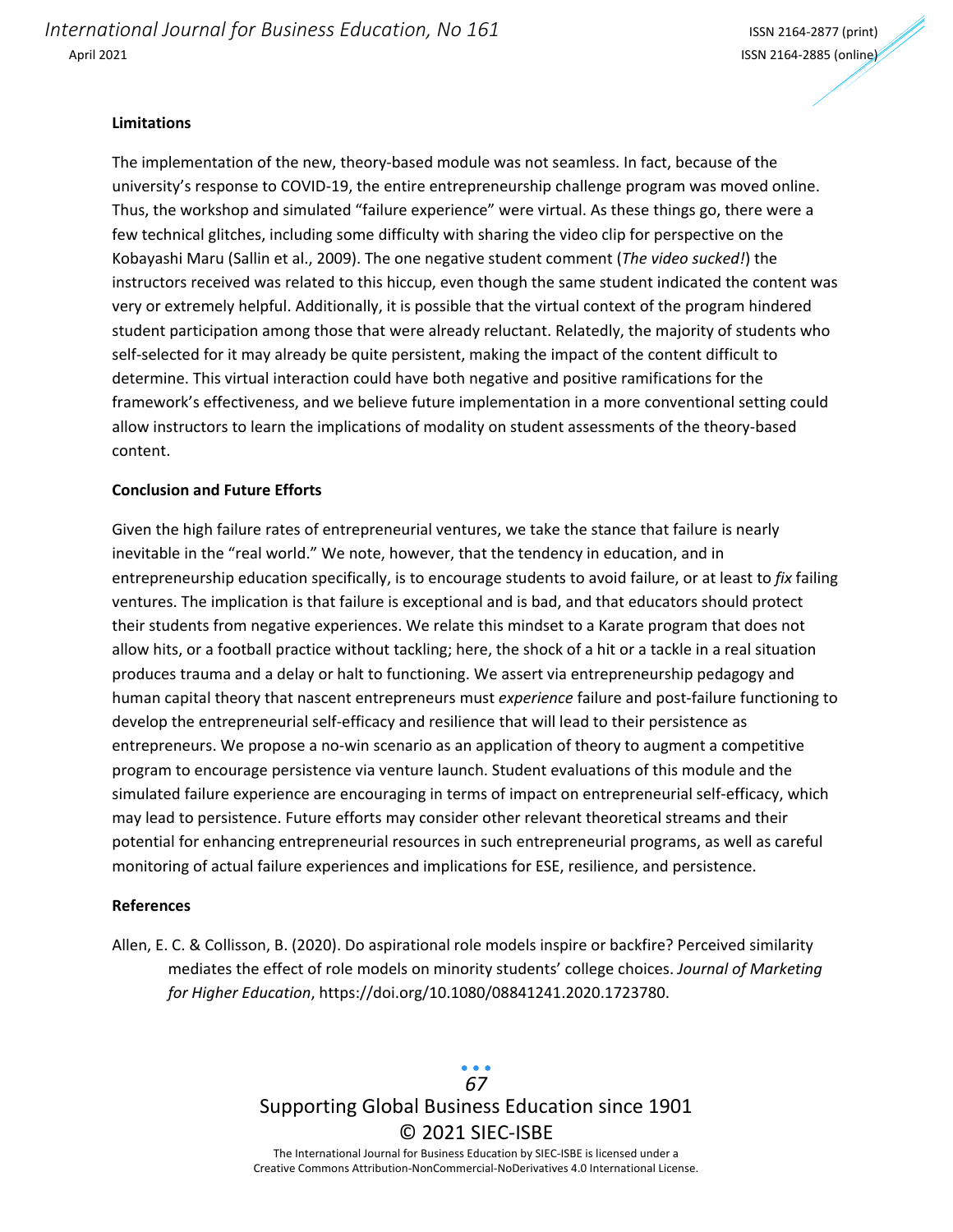Becker, G. S. (1975). *Human capital* (2nd ed.). Chicago: University of Chicago Press.

- Brandstatter, H. (2011). Personality aspects of entrepreneurship: A look at five meta-analyses. *Personality and Individual Differences,* 51(3), 222–230.
- Burnette, J. L., Pollack, J. M., Forsyth, R. B., Hoyt, C. L., Babij, A. D., Thomas, F. N., & Coy, A. E. (2019). A growth mindset intervention: enhancing students' entrepreneurial self-efficacy and career development. *Entrepreneurship Theory and Practice,* 44(5):878-908.
- Cardon, M. S. & Kirk, C. P. (2015). Entrepreneurial passion as mediator of the self-efficacy to persistence relationship. *Entrepreneurship Theory and Practice,* 39(5):1027-1050.
- Chadwick, I. C. & Raver, J. L. (2020). Psychological resilience and its downstream effects for business survival in nascent entrepreneurship. *Entrepreneurship Theory and Practice,* 44(2):233-255.
- Corner, P. D., Singh, S., & Pavlovich, K. (2015). Entrepreneurial resilience and venture failure. *International Small Business Journal*, 35(6):687-708.
- Fiet, J. O. (2000). The theoretical side of teaching entrepreneurship. *Journal of Business Venturing,* 16:1- 24.
- Fiet, J. O. (2000a). The pedagogical side of entrepreneurship theory. *Journal of Business Venturing,* 16:101-117.
- Kuhn, T. (1970). *The structure of scientific revolutions.* University of Chicago Press: Chicago, IL.
- Kwabena, N. & Simpeh, K. (2011). Entrepreneurship theories and empirical research: A summary review of the literature. *European Journal of Business and Management*, 3(6):1-8.
- Markman, G. D., Balkin, D. B., & Baron, R. A. (2002). Inventors and new venture formation: The effects of general self-efficacy and regretful thinking. *Entrepreneurship Theory and Practice*, 27(2), 149- 165.
- Sallin, R., Sowards, J. B., Meyer, N., Shatner, W., Nimoy, L., Montalbán, R., Kelley, D. F., ... Paramount Home Entertainment (Firm). (2009). *Star trek II: The wrath of Khan*.
- Schmutzler, J., Andonova, V. & Diaz-Serrano, L. (2019). How context shapes entrepreneurial self-efficacy as a driver of entrepreneurial intentions: A multilevel approach. *Entrepreneurship Theory and Practice*, 43(5):880-920.
- St-Jean, E. & Mathieu, C. (2015). Developing attitudes toward an entrepreneurial career through mentoring: The mediating role of entrepreneurial self-efficacy. *Journal of Career Development,* 42(4):325-338.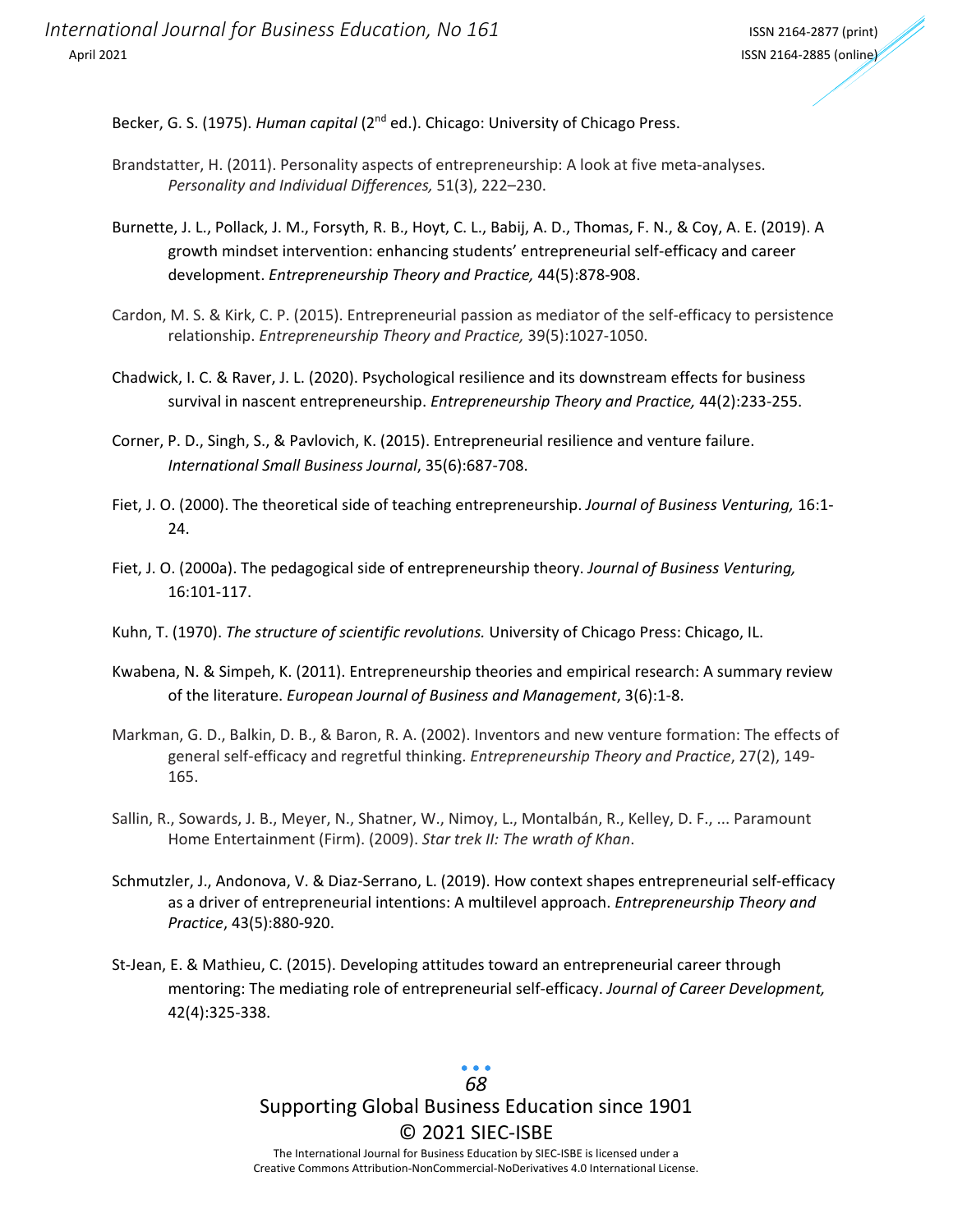- Sutcliffe, K. M. & Vogus, T. J. (2003). Organizing for resilience. In K. S. Cameron, J. E. Dutton, & R. E. Quinn (Eds.), *Positive organizational scholarship* (pp. 94-110). San Francisco: Berrett-Koehler Publishers.
- Tae, J. B., Qian, S., Miao, C., & Fiet, J. O. (2014). The relationship between entrepreneurship education and entrepreneurial intentions: A meta-analytic review. *Entrepreneurship Theory and Practice*, 38(2):217-254.
- Trevelyan, R. (2009). Entrepreneurial attitudes and action in new venture development. *Entrepreneurship and Innovation*, 10(1):21-32.
- Yamakawa, Y., Peng, M. W., & Deeds, D. L. (2015). Rising from the ashes: Cognitive determinants of venture growth after entrepreneurial failure. *Entrepreneurship Theory and Practice,* 39(2): 209- 236.
- Youssef, C. M. & Luthans, F. (2007). Positive organizational behavior in the workplace: The impact of hope, optimism, and resilience. *Journal of Management,* 3(5), 774-800.
- Zhao, H., Seibert, S. E., & Hills, G. E. (2005). The mediating role of self-efficacy in the development of entrepreneurial intentions. Journal of Applied Psychology, 90(6): 1265-1272.

**Appendix**. **Kobayashi Maru and Theory Module: Selected Slides**

# Entrepreneurial Persistence and Resilience

# *Theory and practice for becoming lifelong, successful entrepreneurs*

Supporting Global Business Education since 1901 © 2021 SIEC-ISBE The International Journal for Business Education by SIEC-ISBE is licensed under a *69*

Creative Commons Attribution-NonCommercial-NoDerivatives 4.0 International License.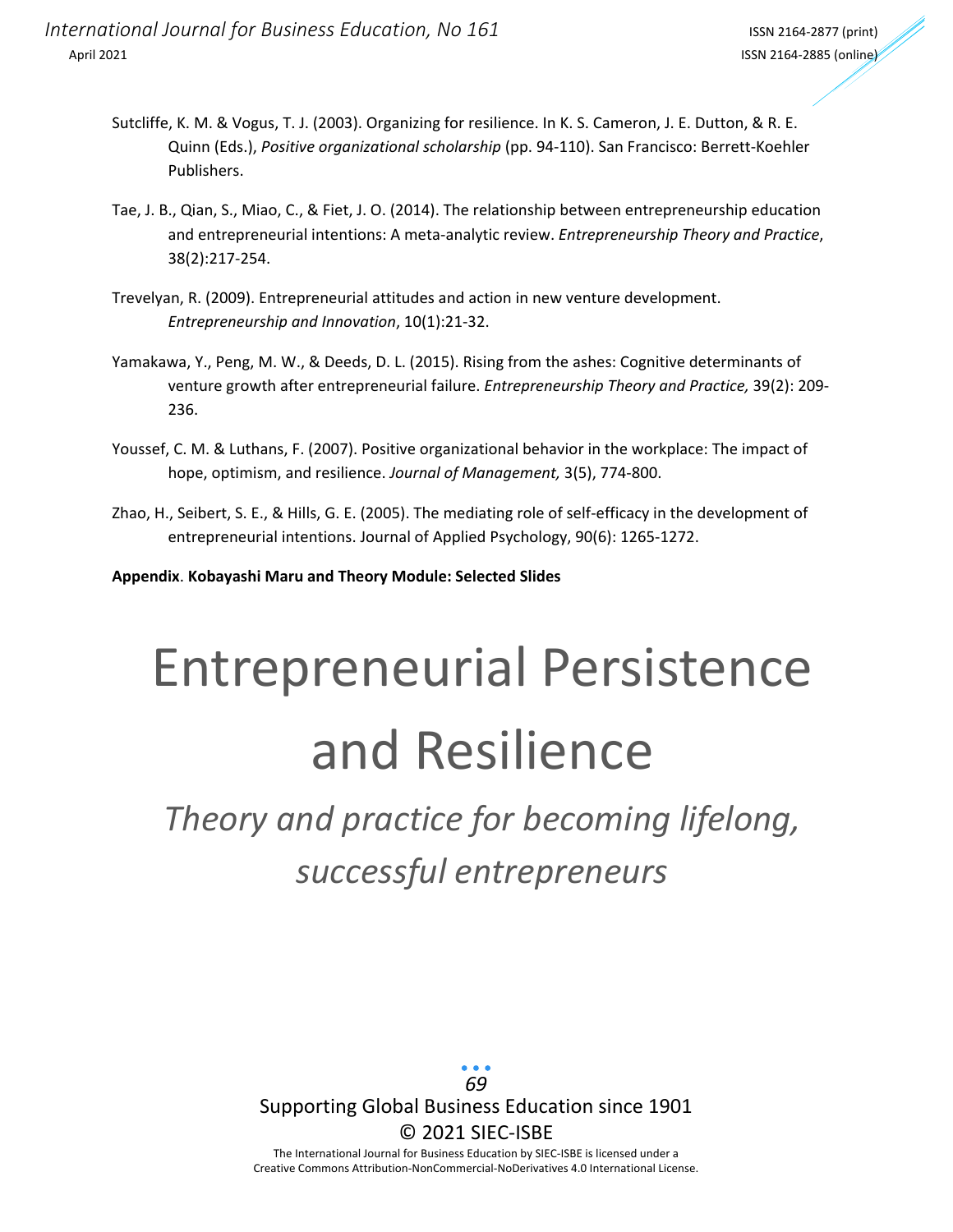



### **Virtual Escape** Room

COMPETE AND WIN Complete the virtual escape in 10 minutes or less and become eligible for the leaderboard

TechSmith Camtasia

# If the Kobayashi Maru Were Your Troubled Venture: The No-Win Scenario

https://www.youtube.com/watch?v=m6tWmSckE40  $\bullet$ 



This Photo by Unknown Author is licensed under CC BY-SA-NO

**X TechSmith Camtasia**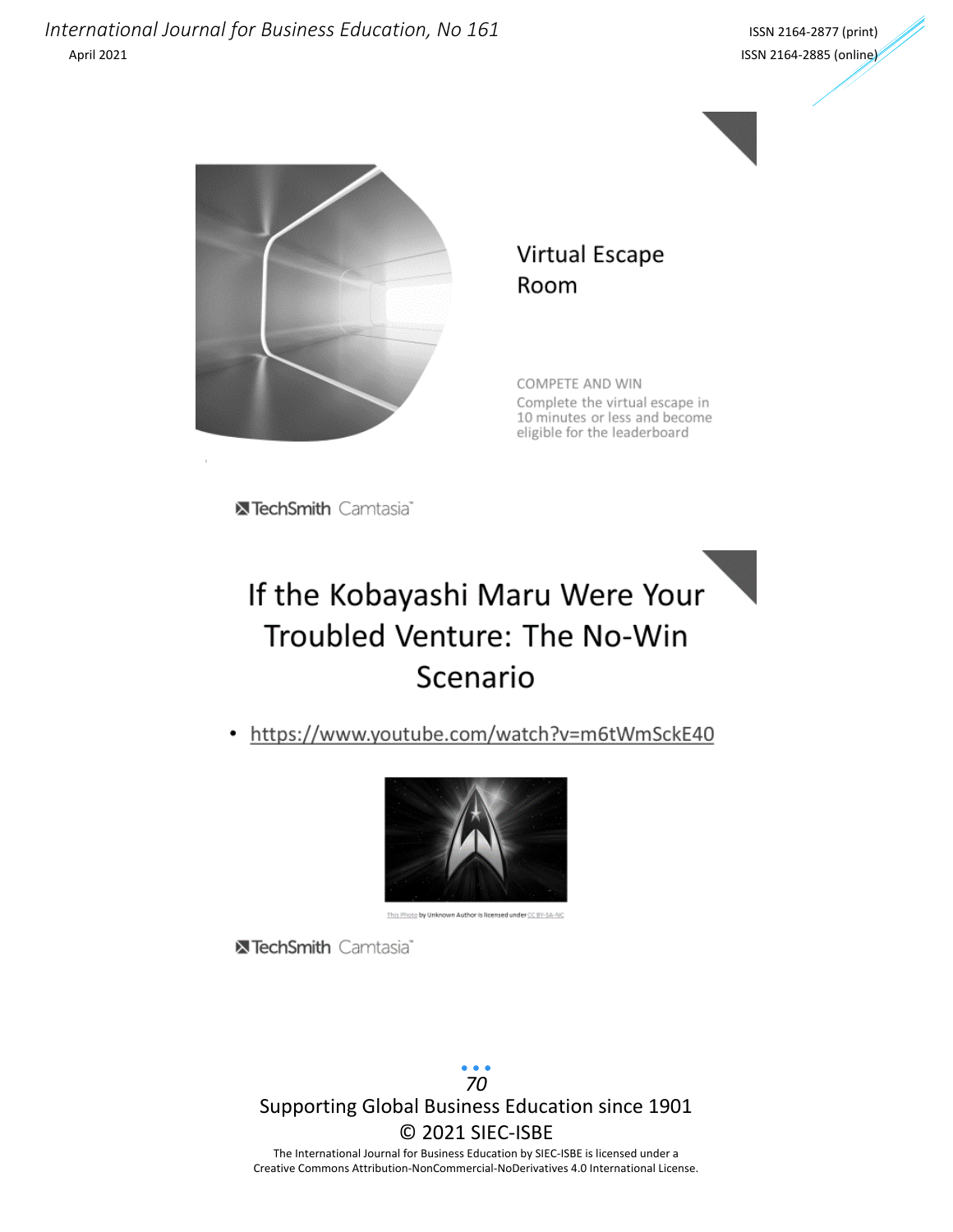



Having a failed venture does not make you a failure. It may, however, make you an entrepreneur!



(https://www.failory.com/blog/startup-failure-rate) (Karriker & Mayo, 2020)

**X TechSmith Camtasia** 

# Possible Responses to the No-Win Situation SuperKirk: Change the rules



**X TechSmith Camtasia** (https://www.youtube.com/watch?v=zdTfyKkaQ\_Y)

Supporting Global Business Education since 1901 © 2021 SIEC-ISBE The International Journal for Business Education by SIEC-ISBE is licensed under a *71*

Creative Commons Attribution-NonCommercial-NoDerivatives 4.0 International License.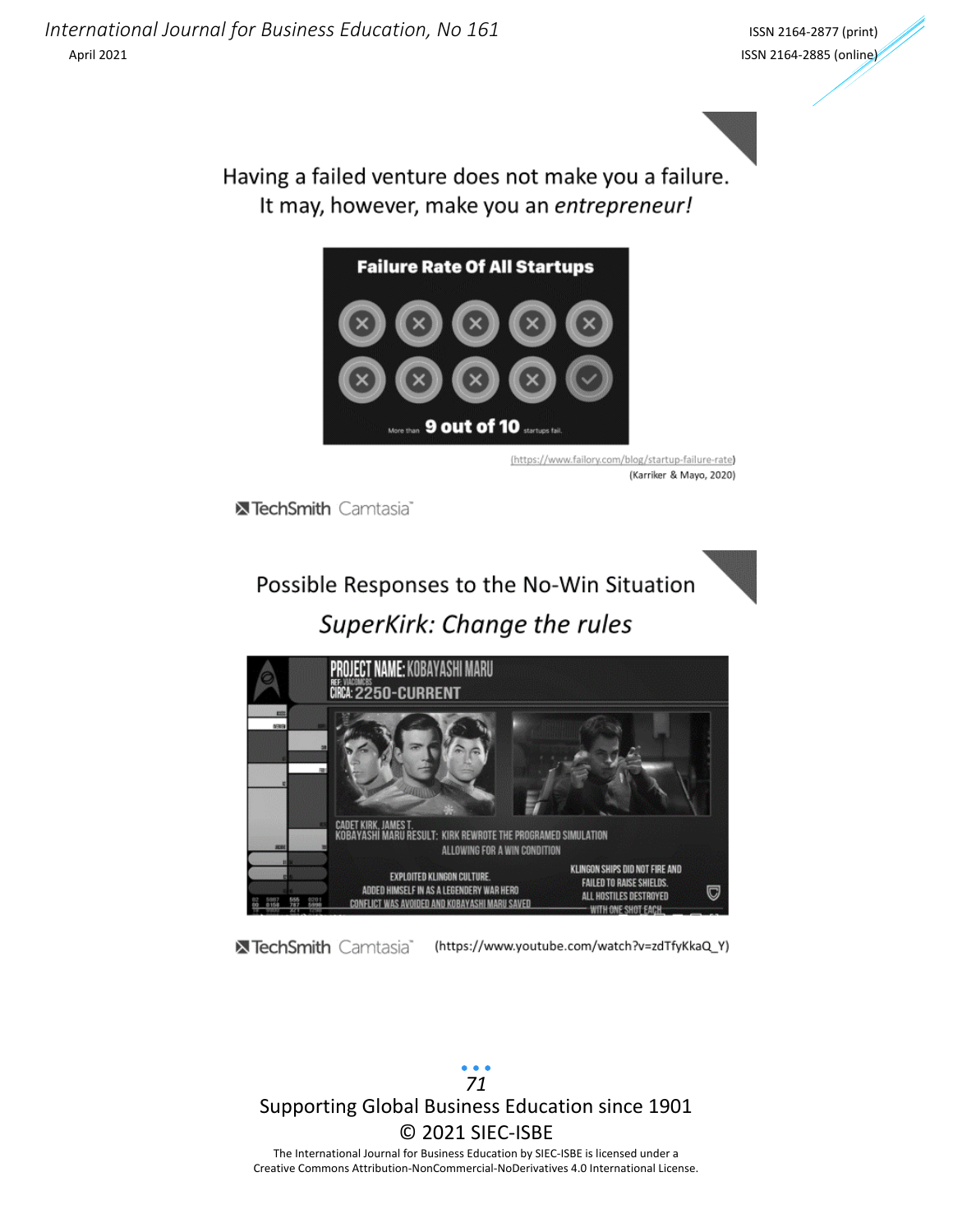

#### TechSmith Camtasia

Table 1. Constructs from failure research and possible insights gained from exploring stability in

| Constructs | Knowledge from existing failure research                                                                                                                                                                                                                                                                                                                                                                                                                                                                      | Suggested relationships between<br>resilience (stable functioning) and<br>constructs                                                                                                                                                                                                                                                                                                   |
|------------|---------------------------------------------------------------------------------------------------------------------------------------------------------------------------------------------------------------------------------------------------------------------------------------------------------------------------------------------------------------------------------------------------------------------------------------------------------------------------------------------------------------|----------------------------------------------------------------------------------------------------------------------------------------------------------------------------------------------------------------------------------------------------------------------------------------------------------------------------------------------------------------------------------------|
| Grief      | Entrepreneurs experience grief, a strong<br>٠<br>negative emotion, after failure; grief<br>obstructs learning from failure (Shepherd,<br>2003).<br>• Scholars look for mechanisms that may<br>reduce impact of grief:<br>Anticipatory grief reduces negative<br>o.<br>emotion during failure and its aftermath<br>(Shepherd et al., 2009).<br><b>Entrepreneurs who cognitively appraise</b><br>failure as involving less loss, especially to<br>self-esteem, experience less grief (Jenkins<br>et al., 2014). | Resilience may<br>prevent or substantially lessen<br>grief of failure, thereby enabling<br>learning from venture demise.                                                                                                                                                                                                                                                               |
| Coping     | · Failed entrepreneurs coped with and<br>learned more about economic aspects of<br>failure compared to psychological, social<br>and physiological aspects of failure (Singh<br>et al., 2007).<br>Emotion-focussed coping helped deal with<br>negative emotions due to failure, generating<br>positive emotions that facilitated cognitive<br>processing of failure (Byrne and Shepherd,<br>$2015$ ).                                                                                                          | Entrepreneurs exhibiting resilience<br>may<br>use different and or fewer short-<br>٠<br>term coping microprocesses than<br>those needing recovery,<br>use emotion-focussed coping<br>to emotionally detach from<br>ventures.                                                                                                                                                           |
| Learning   | • Venture failure can spark higher level<br>learning about self, venture demise and<br>'pressure points' of venture management;<br>but recovery time from trauma of failure is<br>needed (Cope, 2011).<br>· Entrepreneurs perceived greater learning<br>(transfer of knowledge to subsequent<br>ventures) when they (1) attributed failure to<br>internal causes and (2) started a new venture<br>quickly after failure (Yamakawa and Cardon,<br>2015).                                                       | Entrepreneurs exhibiting resilience<br>may<br>· exhibit more high-level learning<br>(Cope, 2011) than entrepreneurs<br>exhibiting recovery after failure,<br>. learn and apply learning from<br>failure faster than entrepreneurs<br>exhibiting recovery after failure,<br>· start new ventures more quickly<br>after failure than entrepreneurs<br>exhibiting recovery after failure. |

**N TechSrimus** Carricasia

(Corner, et al, 2017, p. 692)